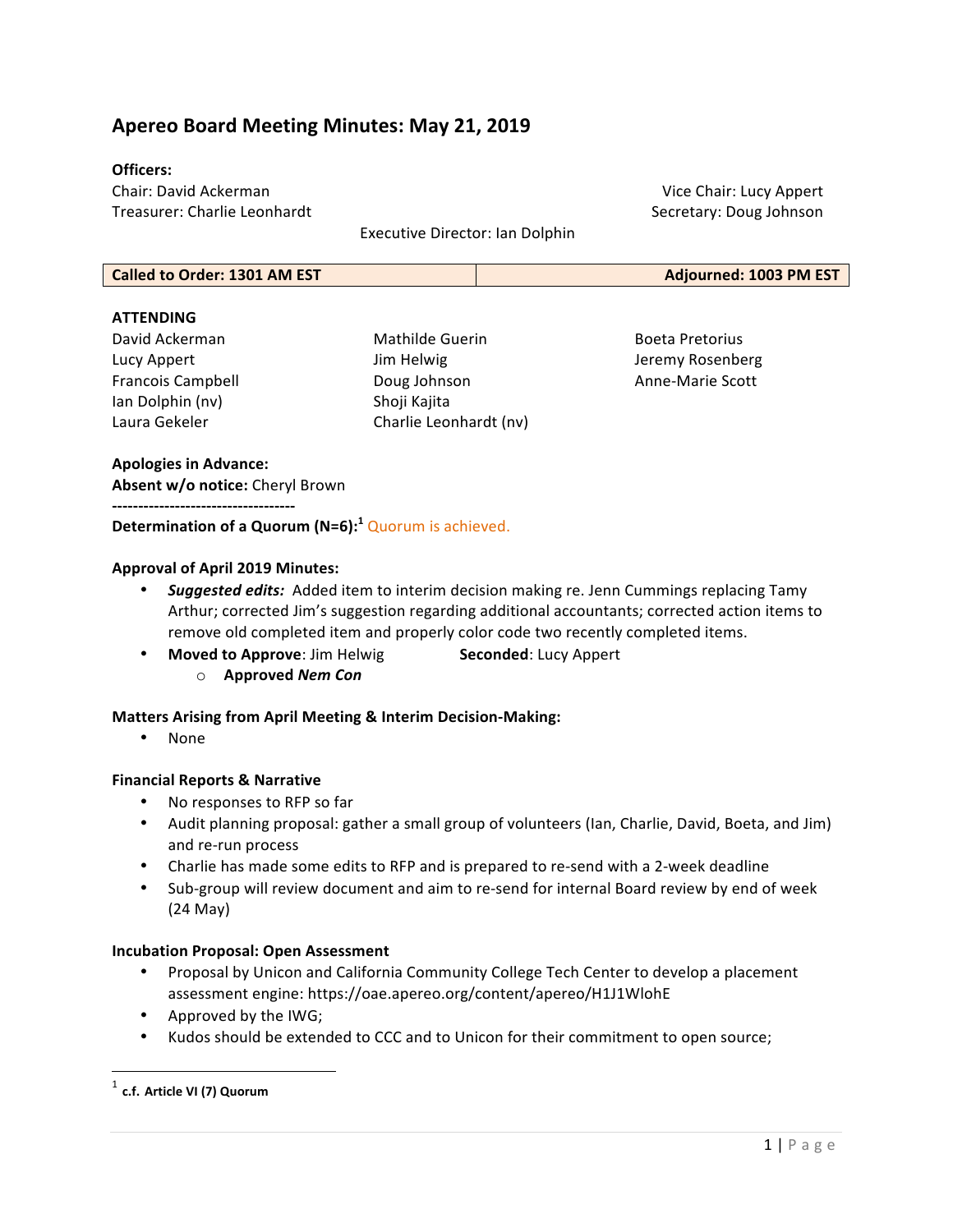- Moved to Approve: Jim Helwig Seconded: Lucy Appert
	- o **Approved** *Nem Con*

## **Open Apereo Status**

- Have not yet met the hotel room block;
- Ian will schedule an open meeting at the upcoming Open Apereo conference to discuss what kind of engagement opportunities the community would like to see. This could include events that are face-to-face, virtual, and/or co-located in time but not space.

## **Foundation AGM Planning**

- **Board Elections:** Ballot papers are with organisational representatives for the organisational membership elections. There is a single candidate in the individual elections - Laura McCord (Rice University).
- A volunteer returning officer needed to take over ballot collection and counting
	- o **Lucy Appert volunteered [Thanks, Lucy!]**
	- $\circ$  Doug Johnson will maintain records until mail-in/proxy voting concludes Friday, 31 May. After this, he will email all associated materials to Lucy, cc'ing lan.

## **Foundation Board AGM Planning**

- Nominations for Board Officers (suggest closing date of Saturday 1st June)
- Draft Agenda, Board Meeting at Open Apereo
	- $\circ$  Open/public discussion of future conferences
		- Cast as "discussion of Apereo engagement," or something similar
	- o Finances
	- o Proposed website work
	- $\circ$  Strategic Work
	- $\circ$  Discussion around Board engagement in advocacy work
	- o *A final, working agenda will be circulated before Open Apereo*

## **Review Strategic Work**

- The board reviewed a proposal from the Spherical Cow Group to develop the next iteration of the apereo.org website along the lines of the proposal shared on the open list in February. Board members voiced no objections to pursuing the engagement.
- Board role in developing advocacy
- Board member responsible for each area

## **Japan**

- Ian has been working with Shoji to develop an MOU with AXIES (a Japanese analogue to Educause)
- Current discussions include the possibility of JSakai merging with AXIES; but nothing has been finalized;
- As Shoji-san's term as an Apereo Board member is ending, a number of board members expressed appreciation for his many years of participation in the Sakai community, in Apereo, *and on the board.*

## **Other Business**

• None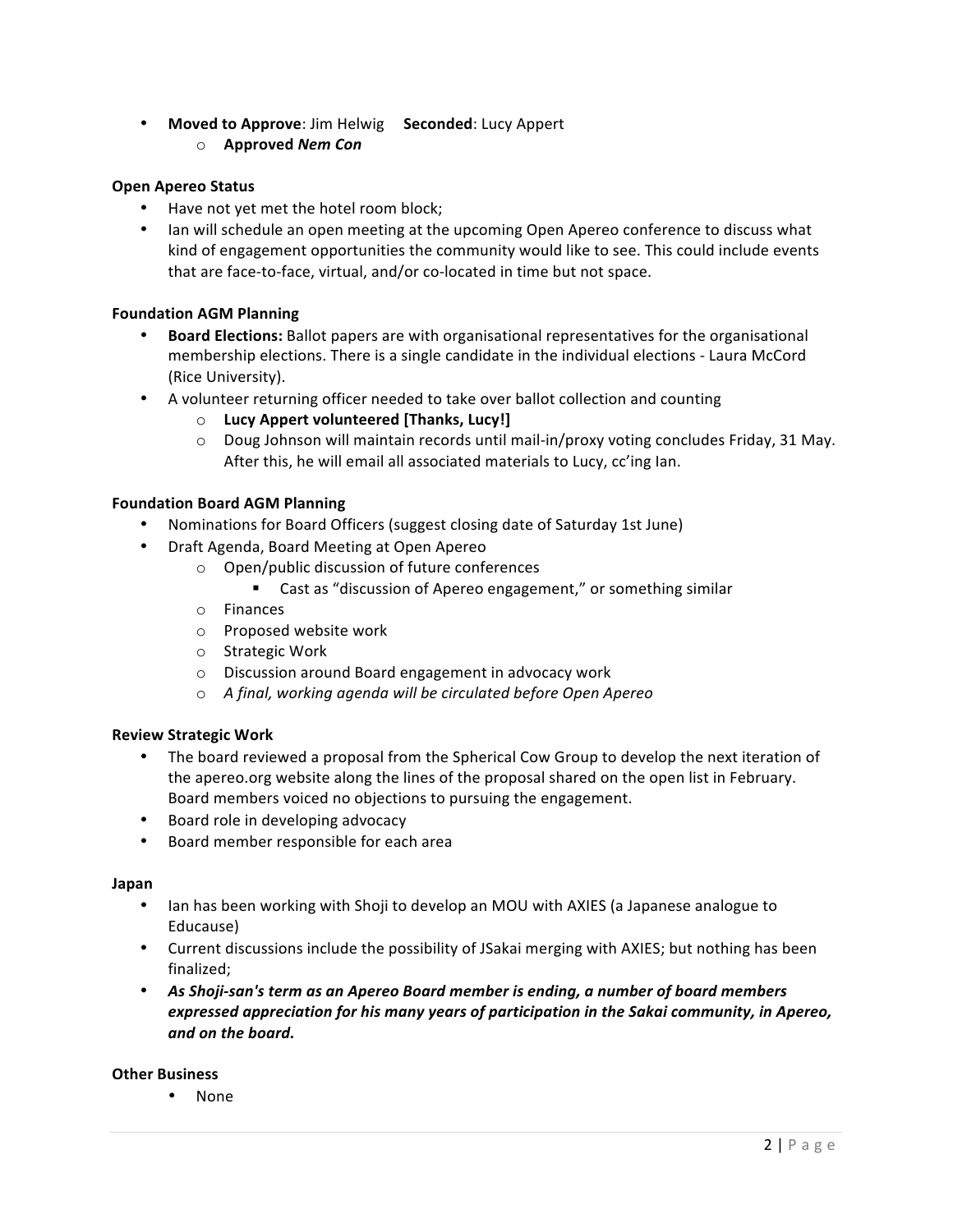**Motion to Adjourn:** Lucy Appert **Second:** Jim Helwig **Approved** *Nem con***. Adjournment:** 1055 hrs (EST)

# **Forthcoming Events**

- 2-6 June -- **Open Apereo** (7 June: Board Meeting)
- **Apereo Webinars:** https://www.apereo.org/content/apereo-events
- More events will be listed at https://www.apereo.org/events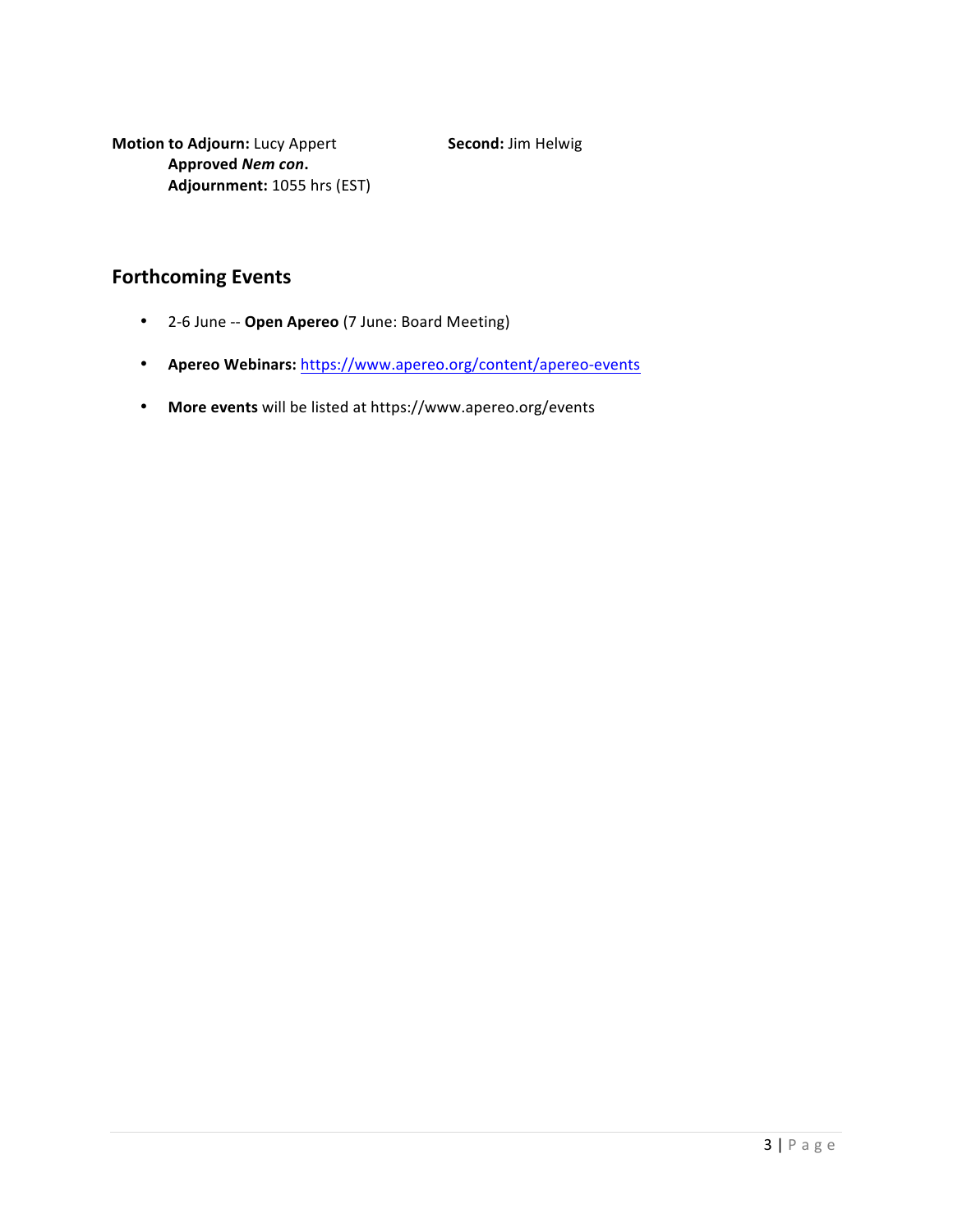# **Executive Director's Notes**

## **1. Strategic Planning - Summary**

**Theme 1: Membership and Financial Health.** Members: Cheryl Brown, Boeta Pretorius, Ian Dolphin

- Some cross-over with Theme 3. Three core advocacy pieces- the case for joining Apereo, the benefits of Open Source software, and the benefits for open source software have been completed and circulated.
- Review of membership dues levels. Discussion has begun, but it is not conclusive at this point.
- Draft "join Apereo" message template for Apereo Software Communities produced and circulated.
- The draft KPI reporting document has been reviewed and the template modified. This will be available for the May call.
- Standing comment: Given the significance of this strand, the Board should consider whether *current levels of volunteer support are appropriate.*

**Theme 2: Partnerships.** Members: Anne-Marie Scott, Laura Gekeler, Ian Dolphin

- MoU with ESUP-Portail has been renewed for 2019 and approved by both boards
- ID and Alain M met with Ministry of Higher Education and Research in February to positive effect. Noted significant growth of interest in Apereo software in France - especially new interest in Karuta and Shuhari learning analytics stack.
- Liaison calls with LAMP and ESUP-Portail continue. ID will speak at LAMPCamp in July 2019
- Conversation with BC Campus (Canada) to identify potential common interests and opportunities for joint activity. The first keynote at Open Apereo will be given by Tannis Morgan, who is active in the BC Campus community.
- An initial exploration about practical collaboration with ALT has begun very positively. Areas to explore further were highlighted as systemic, such as regularising information exchange at an appropriate level, and the potential relationship between OER and OSS, and strategic, such as an initiative around privacy and platforms. A board volunteer to participate in future *conversations would be enormously helpful.* (Perhaps a question for the incoming Board)
- The relationship of Ja-Sakai and AXIES to Apereo is under discussion

**Theme 3**: **Communications, Outreach and Engagement Members:** Jim Helwig, Lucy Appert, Mathilde Guerin, Christian Murphy, Ian Dolphin.

- Web Site: Following an extended conversation, together with requests for proposals on the open list, the group has worked with Arlen Johnson to develop a platform and information architecture description for the immediate future of the website. This will have a focus on simplifying structure, increasing the visibility of advocacy material and growing the capability of the site to act as a point of syndication. A bid for work from Spherical Cow is available for Board comment.
	- o **Core Proposed Approach** https://docs.google.com/document/d/1P-KKoVpuZh84iWsD3Zo\_f-sAqlRnxGEzS2GqhOwl9OE/edit
	- o *Outline Information Architecture* https://docs.google.com/document/d/1-NlpsTKo0wzuM1q1m5xGRsfam42D55guwYr-NI6D388/edit#heading=h.wjqet1g2x8n
	- o **Spherical Cow Website Proposal** (costing) https://drive.google.com/drive/folders/1-WxSdwHzk8\_qq2fFeCWkyPPmOIEKPQHP
- A collection of "IT in Education Trends" materials, with a focus on surveys and similar material, is available at https://docs.google.com/document/d/1AqUWFXN8bkxXNRj9j84xGaz-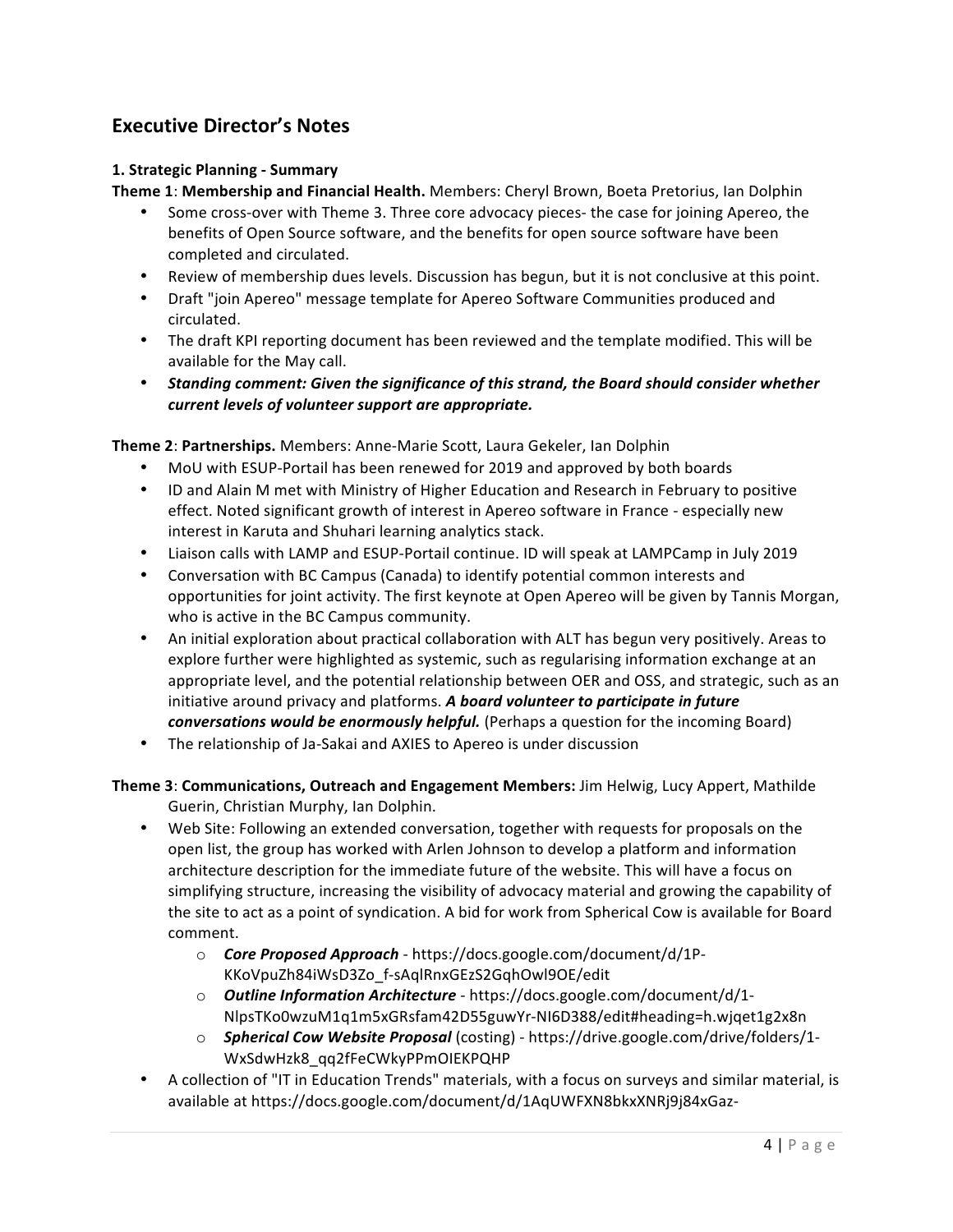PP2sLmImmMLQzSjRmYI/edit This should inform Board conversations around adjusting strategic objectives. Please contribute materials you know of that are not yet listed.

• The Board noted heightened interest in privacy in HE earlier in 2019, and agreed to develop advocacy materials around openness and privacy. ID has begun a draft.

**Theme 4: Recognition Programs and Development Opportunities Members:** Cheryl Brown, Lucy Appert, Anthony Whyte, Ian Dolphin

• ATLAS has progressed this year under a new Chair, Sophia Stone of Duke. Cheryl B has approached Sophia to review the program.

Theme 5: Software Community Health. Members: Laura Gekeler, Anne-Marie Scott, Miguel Laginha, Julian Tenney, Janice Smith, Ian Dolphin

• The group drafted and refined metrics in the light of discussion on the open list. The group agreed that metrics such as the number of downloads and those around communication are complex, difficult or impossible to generalise across communities, and carry little meaning unless contextualised. Connecting with the communications work, ID has provided a template https://docs.google.com/document/d/1ECq6DP9kxuxLx-ynE4UJB8C3ez2KzLJLTMn-gIs7xzs/ for project descriptions for apereo.org which will include core metrics, to be updated on a six monthly basis. This template has now been circulated to software community lead contacts, and will form a template for software community sections of the Apereo Foundation Annual Report. Metrics to be included may be viewed at https://docs.google.com/spreadsheets/d/1OJeaa35EsnjsdEFrOEeia2ZP5-

\_3PVSIJPGwTqLEyvE/edit#gid=0 

- **Theme 6: Foundation Services and New Ideas.** Members: Francois Campbell, Julian Tenney, Jacques Raynauld, Miguel Laginha
	- Process for new service ideas agreed and published. Awaiting proposals to test.
	- An Apereo Software Community infrastructure catalog is in progress. It is available athttps://docs.google.com/spreadsheets/d/1LF8IiPGow-XRRuZ9z-CW7MQfHea0IiDYJM0WNOGua94/edit#gid=1700500147
- **Recommendations.** Development activity has progressed in the main in a satisfactory way, although more slowly than anticipated. This is in part because few community members have volunteered their participation, and in part because of the reduction in ED hours effective from April 2018. This tends to confirm the wisdom of setting the plan across a two-year period. When Apereo was formed the Board expressed a desire to largely grow Apereo market recognition organically. This, together with changes in software community composition, may account for the low numbers of volunteers. While there are strands of activity with several tasks left to complete, I would suggest the following as priorities in the coming period  $-$ 
	- 1. Greater board engagement with advocacy for open source, for Apereo, and for specific software communities. This should include privacy as a key area
	- 2. Pushing ahead to rework the website in the manner described
	- **3.** A focus on further developing Apereo-wide recognition programmes
	- **4.** Promotion of the benefits of volunteering at a Foundation level
	- 5. **The April 2019 Board Meeting** agreed that individual Board members should be responsible for leading work on specific themes